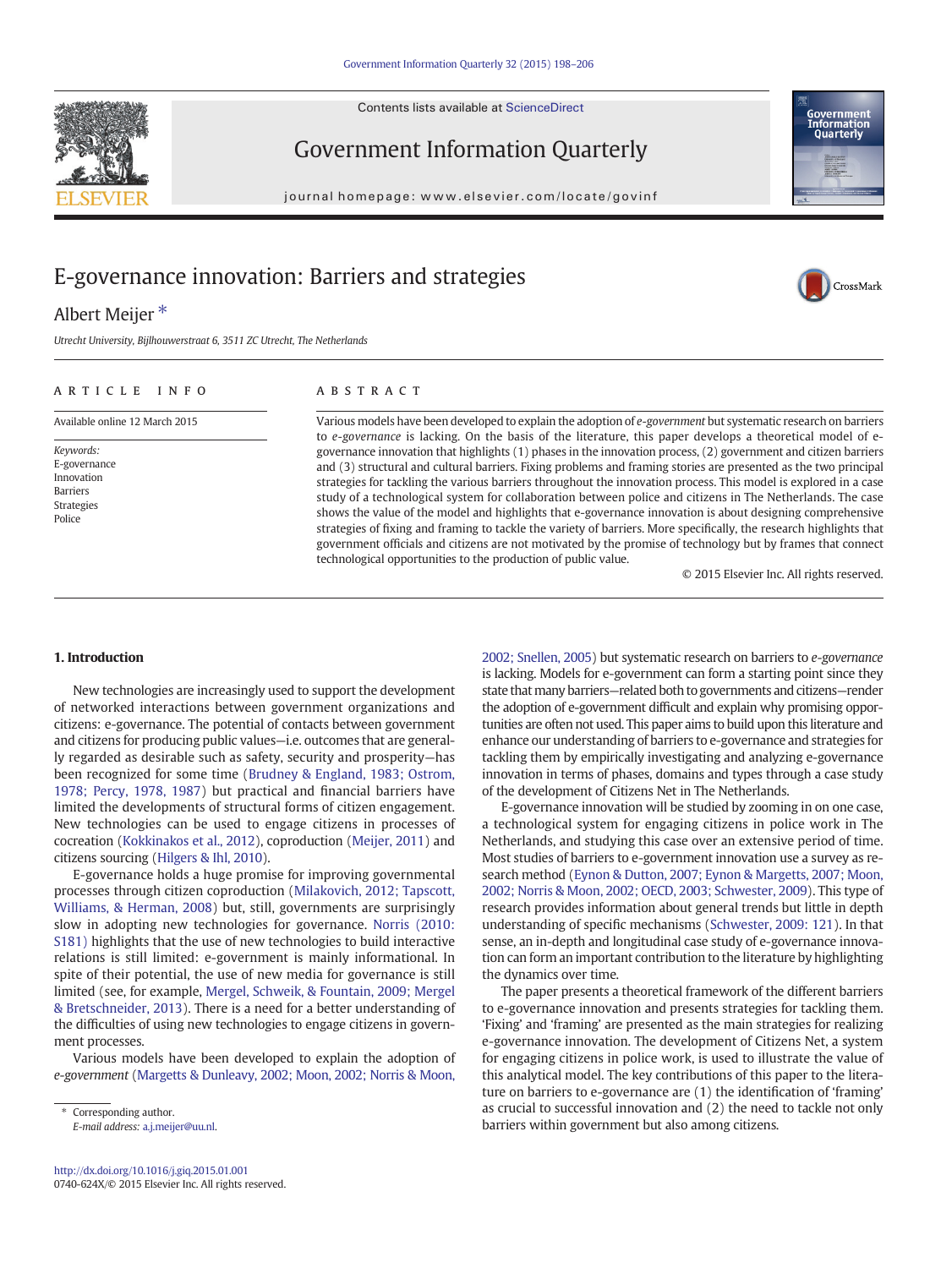#### 2. Barriers to and strategies for e-governance innovation

#### 2.1. Barriers to e-governance innovation: phases, domains and types

Our conceptualization of e-governance states that it is about using new information and communication technologies to help government to strengthen interactions with citizens and societal actors to solve societal problems collectively [\(Dawes, 2008; Dunleavy, Margetts, Bastow,](#page-7-0) [& Tinkler, 2006; Milakovich, 2012\)](#page-7-0). E-governance is about engaging citizens and stakeholders and letting them coproduce public services while e-government views citizens largely as consumer of these services. E-participation is also about engaging citizens but this literature emphasizes the engagement in decision-making while our perspective on e-governance stresses the role of citizens in the implementation of government policies and the delivery of services. This means that e-governance is about using technologies to position government in an external network with citizens and stakeholders to cooperate in the production of policies and services.

The study of e-governance innovation builds upon the growing body of literature on public innovation. The literature on public innovation has only been expanding rapidly since the 1990s [\(Altshuler & Behn,](#page-7-0) 1997; Ansell & Torfi[ng, 2014; Hartley, 2005; Osborne & Brown, 2005;](#page-7-0) Sørensen & Torfi[ng, 2011; Szkuta, Pizzicannella, & Osimo, 2014;](#page-7-0) [Walker, 2006\)](#page-7-0). [Szkuta et al. \(2014\)](#page-8-0), [Bekkers, Edelenbos, and Steijn](#page-7-0) [\(2011: 197\)](#page-7-0) define public innovation as 'a learning process in which governments attempt to meet specific societal challenges'. Much of this literature focuses on barriers to innovation and, more specifically, many authors have tried to identify barriers to e-government. Based on [Eynon and Dutton \(2007: 229, 230\),](#page-7-0) we define barriers to e-governance innovation as characteristics—either real or perceived—of legal, social, technological or institutional contexts which work against developing e-governance because they: (a) impede demand, by acting as a disincentive or obstacle for users to engage with e-governance; or (b) impede supply, by acting as a disincentive or obstacle for public sector organizations to provide e-governance; or (c) constrain efforts to reconfigure access to information, people and public services in ways enabled by ICTs.

The various sorts of barriers can be systematized along three dimensions. Firstly, the barriers to e-governance can be analyzed on the basis of a phase model of innovation. An important finding in the literature is that barriers for innovation differ in the different stages of the innovation process ([Mumford, Scott, Gaddis, & Strange, 2002:](#page-8-0) [717\)](#page-8-0). Following [Meijer \(2014\)](#page-8-0), we propose the following phases with different barriers:

- Idea generation. In this phase, the idea of transforming government through the use of new technologies is developed. Interpretative barriers can play a key role in this barrier: many actors will not be prepared to change the way they have been viewing themselves, others and the world [\(Dougherty, 1992](#page-7-0)).
- Idea selection. Out of all the ideas that are being developed within an organization, some are selected for further development. Organizational attention and resources are scarce and hence selection is needed. Political and organizational barriers are crucial here: the idea needs to compete with other ideas for attention and resources ([Margetts &](#page-8-0) [Dunleavy, 2002\)](#page-8-0).
- Idea testing. The idea is developed and tested on a small scale to see whether it 'works' in practice. In this phase, the use of new technologies for creating citizen engagement runs into a range of technological, organizational and institutional barriers [\(Eynon & Margetts, 2007\)](#page-7-0).
- Idea promotion. A successful test will be followed by promotion of the idea to get it implemented on a larger scale. In this phase, financial and capacity barriers may prevent the process of innovation from moving forward ([Bekkers et al., 2011; Rogers, 1995](#page-7-0)). The 'not invented here' mechanism may also form a barrier to the adoption of the idea in another setting.

• Idea roll-out. If other organizations have decided to adopt the innovation, they have to implement it. Technological and organizational barriers, again, play an important role [\(Eynon & Margetts, 2007\)](#page-7-0). While experimental technology could have worked in an experimental setting and a selected group of enthusiasts were cooperating, the idea now requires robust technology and acceptance by a wide range of employees.

Secondly, barriers to e-governance differ in their domains: government barriers and citizen barriers. The literature on government barriers highlights that the specific characteristics of government organizations result in several barriers [\(Margetts & Dunleavy, 2002: 3](#page-8-0)). [Moon \(2002\)](#page-8-0) highlights personnel capacity, technical capacity (number of IT staff and IT skills), financial capacity and legal issues as barriers. [Schwester \(2009: 116\)](#page-8-0) mentions lack of political and management support and [Eynon and Margetts \(2007\)](#page-7-0) and the [OECD \(2003\)](#page-8-0) refer to a lack of leadership. These forms should be understood within the context of external support for e-governance [\(Schwester, 2009: 116\)](#page-8-0). Lack of coordination is also mentioned as a barrier [\(Eynon & Dutton, 2007:](#page-7-0) [231; Eynon & Margetts, 2007: 77\)](#page-7-0) and [Sørensen and Tor](#page-8-0)fing (2011) highlight inter-organizational barriers. Technical barriers related to the availability of hardware and software and interoperability ([Eynon &](#page-7-0) [Margetts, 2007](#page-7-0)) but also the ability to deal with issues of privacy and security are highlighted in the literature ([Gilbert, Balestrini, & Littleboy,](#page-7-0) [2004; West, 2004](#page-7-0)). Some sources highlight interorganizational barriers such as the reluctance of agencies to give up their autonomy [\(Eynon &](#page-7-0) [Dutton, 2007; Homburg, 1999\)](#page-7-0).

Citizen barriers arise when citizens are expected to use e-governance and to contribute to the production of public values ([Margetts &](#page-8-0) [Dunleavy, 2002: 9\)](#page-8-0). Citizens need the opportunities skills and motivations to engage with government agencies in the production of public values. In the literature on e-government, the 'digital divide' [\(OECD,](#page-8-0) [2003; Van Deursen & Van Dijk, 2011](#page-8-0)) is identified as a key barrier. Another barrier is that new technologies cannot be integrated in people's daily routines: they are not domesticated [\(Frissen, 1989](#page-7-0)). The image citizens have of government is an important barrier: if citizens expect little of government or they do not trust government, they will not be willing interact through digital means [\(Margetts & Dunleavy,](#page-8-0) [2002: 9](#page-8-0)). The image of government may also conflict with the image of the Internet since citizens may not be willing to use a 'medium for fun' to interact with government which is everything but fun [\(Margetts & Dunleavy, 2002: 9](#page-8-0)).

Thirdly, there are structural and cultural barriers to e-governance. While many studies have identified a variety of structural barriers such as funding, technology and skills, [Margetts and Dunleavy \(2002: 5\)](#page-8-0) highlight the importance of cultural barriers: '(…) organizational values may work against the development of electronic services.' They argue that especially an image of the technological world as a 'terribly unforgiving place' where 'the least jolt may trigger its complete collapse' leads to resistance to technological change. This image is creative but seems to focus exclusively on technology whereas the cultural barrier also involves the change in existing routines and value orientations (cf. [Kling,](#page-8-0) [1996](#page-8-0)) and [Sørensen and Tor](#page-8-0)fing (2011) highlight the important role of 'identity-related barriers'. For one thing, staff may resist e-governance since they fear that technology may replace people ([Schwester, 2009:](#page-8-0) [116\)](#page-8-0). More fundamentally, bureaucratic culture—formality, uniformity and hierarchy [\(Frissen, 1989; Margetts & Dunleavy, 2002: 5, 6\)](#page-7-0) preserves the traditional ways of interacting with citizens. Additionally, government officials fear that new technologies may undermine the robustness and reliability of government.

Cultural barriers can also be identified on the side of citizens. Citizens may be opposed to changes in the relationship with government because they feel it threatens their autonomy or privacy ([Meijer,](#page-8-0) [Burger, & Ebbers, 2009\)](#page-8-0). Cultural barriers are also related to the images citizens have of government, their own role and new technologies. If they see government as unreliable, their own role as passive and new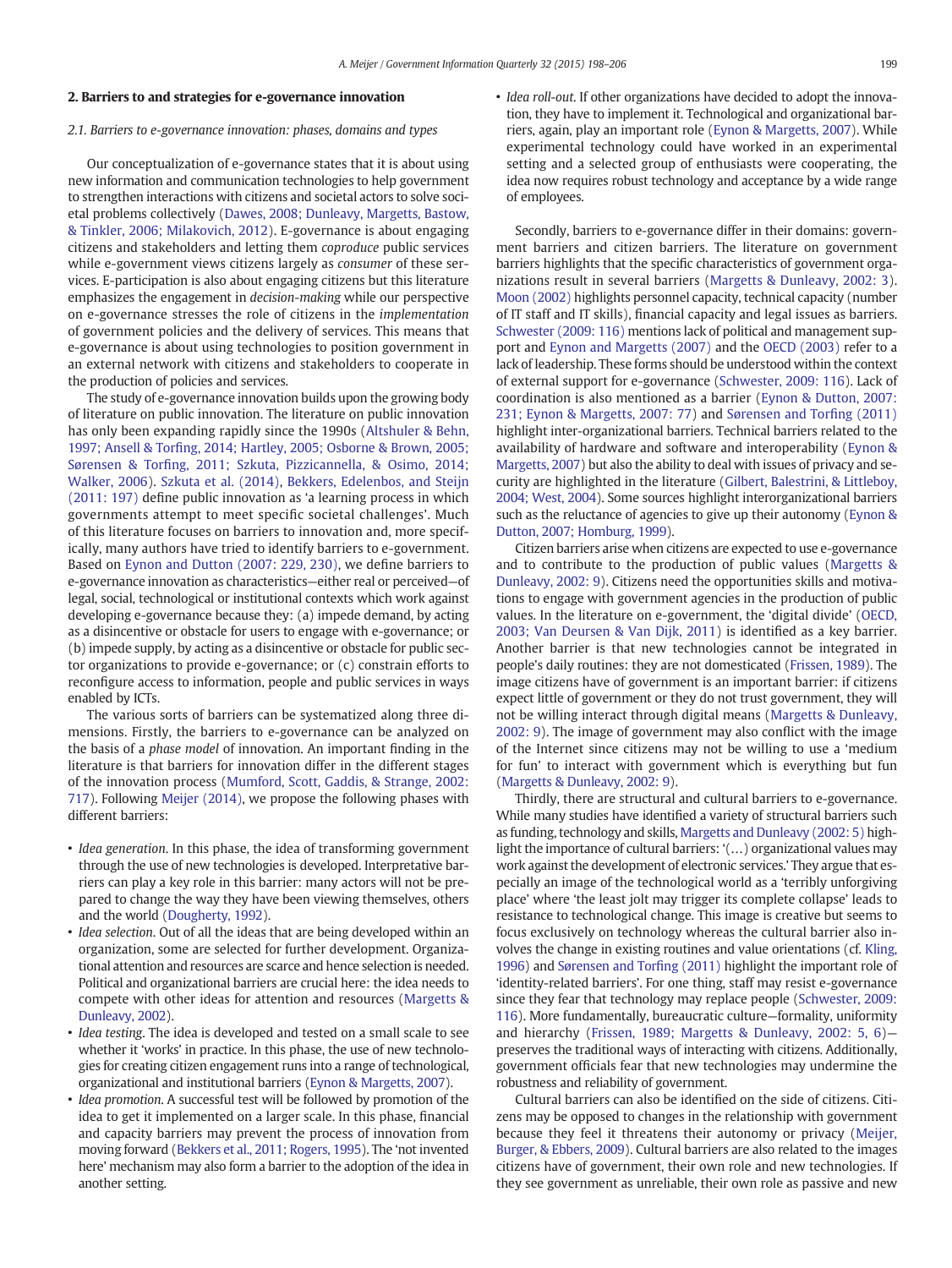technologies as games, they are unlikely to interact with governments in processes of e-governance. They prefer to spend their time in World of Warcraft and to complain about government's inability to serve citizens adequately.

An overview of the various types of barriers categorized for the dimensions structure/culture and government/citizens is presented in Table 1.

[Margetts and Dunleavy \(2002: 8\)](#page-8-0) highlight that this broad variety of barriers to innovation may result in a reluctance to experiment, to devote organizational resources, to make these resources only available if the new technologies have proven their value beyond doubt. And if organizations still have developed opportunities for e-governance, citizens may ignore or even resist these opportunities. In spite of all these barriers, some government organizations still manage to develop successful forms of e-governance. They develop strategies for overcoming the broad range of barriers to e-governance and find ways to develop new, mediated patterns of interaction with citizens. How do they do this?

#### 2.2. Strategies for e-governance innovation: fixing and framing

A strategy for e-governance innovation means setting long-term goals and implementing actions for realizing e-governance. Successful forms of e-governance innovation have found strategies to deal with the barriers that we identified in the previous section. Various interventions are needed to move the innovation process forward. Several strategies have been brought forward in the literature and these can be categorized in terms of the types of barriers that we have distinguished.

Most of the literature focuses on structural government barriers. The central idea is that these barriers can be overcome if key organizational actors are willing to support the innovation process and if the contributions of these actors can be organized. [Schwester \(2009: 116\)](#page-8-0) focuses on demonstrating the Return On Investment (ROI) as the dominant strategy for e-governance innovation. Showing the value of the innovation is crucial to obtaining organizational support. [Eynon and](#page-7-0) [Margetts \(2007: 79\)](#page-7-0) highlight the importance of building a network of e-government champions to promote innovations. Platforms should be created to enable these champions to communicate and developed joint initiatives. Creating prizes is seen as a good strategy for drawing attention to and incentivizing e-government initiatives [\(Eynon &](#page-7-0) [Margetts, 2007: 79\)](#page-7-0). Problems of coordinating technological aspects are, according to [Eynon and Margetts \(2007: 81, 82\)](#page-7-0) to be overcome by developing forms of 'chaotic coordination'. This enables organizations to change their front-end while maintaining the same organizational structure in the back office.

Considerable less attention has been given to cultural government barriers to e-governance innovation. [Margetts and Dunleavy \(2002:](#page-8-0) [12\)](#page-8-0) stress that older staff and staff in senior positions can feel threatened by large-scale technology-induced changes of work. They highlight that negative images of technology need to be countered by creating incentives for experimenting with technologies and embedding these into everything the organization does. Still, these incentives mostly focus on images of technology whereas, as they admit [\(Margetts & Dunleavy,](#page-8-0) [2002: 5](#page-8-0)), the cultural barriers also relate to the changes in organizational values. Changes in belief systems and values are not triggered

by incentive structures but rather by convincing stories and leadership [\(Selznick, 1957; Eynon & Margetts, 2007: 79\)](#page-8-0).

Specific strategies are needed to get citizens involved. Structural citizen barriers can be overcome by ensuring access to the required technology [\(Margetts & Dunleavy, 2002: 13](#page-8-0)) and developing an e-literature workforce ([Eynon & Margetts, 2007: 83](#page-7-0)). Widening access to new technologies may be needed to ensure that citizens can engage with government. Additionally, government may need to invest in citizens' skills ([Van Deursen & Van Dijk, 2011](#page-8-0)). Programs for enhancing digital literacy are seen as important for dealing with structural citizen barriers but the problem is that these programs are general in nature and not directly related to specific e-governance innovations. More specifically, segmenting citizens and contacting them through different media is seen as an important strategy to overcome barriers of access to information or interaction ([Eynon & Margetts, 2007: 80\)](#page-7-0).

Finally, strategies need to deal with cultural citizen barriers: convincing citizens of the meaningfulness of new socio-techno practices. These barriers have received surprisingly little attention in the literature. [Margetts and Dunleavy's \(2002: 12\)](#page-8-0) argument is that citizens need to be convinced of the value of e-governance and then they will be willing to use these new technologies. In line with [Selznick \(1957\),](#page-8-0) we can argue that convincing stories and leadership may be of crucial importance since, just like civil servants, citizens need to be convinced of the need to change their belief and value systems and to adopt new routines in the use of new technologies.

The combined strategies for tackling structural government and citizen barriers can be referred to as fixing e-governance: e-governance innovation requires reworking the organization, developing new technological systems, developing forms of access for citizens and stakeholders and strengthening their capacities. The idea that innovation is not only about having a good idea but actually realizing it by overcoming or working around barriers is broadly acknowledged in the literature ([Brown & Osborne, 2005; Hartley, Sørensen, & Tor](#page-7-0)fing, [2013](#page-7-0)). Coordination is a crucial element of fixing [\(Eynon & Dutton,](#page-7-0) [2007: 231; Eynon & Margetts, 2007: 77](#page-7-0)) but it also includes a diverse set of activities such as finding financial resources, identifying ways to deal with legal constraints, training people and making technological systems work (cf. [Bekkers et al., 2011\)](#page-7-0). These activities all require a pragmatic perspective on innovation to translate the idea into something that actually can be realized.

Our discussion of the literature highlights that fixing e-governance is not enough: argumentative or persuasive strategies are needed for tackling the cultural barriers. While [Sørensen and Tor](#page-8-0)fing (2012: 9) use the term 'strategic information narratives', we prefer the term framing e-governance to build upon the theoretical insights about framing. [Chong and Druckman \(2007: 104\):](#page-7-0) 'Framing refers to the process by which people develop a particular conceptualization of an issue or reorient their thinking about an issue.' In the case of e-governance innovation, both governments and citizens need to re-conceptualize their interactions to take a favorable stance toward the new socio-techno practices. Framing strategies are needed to tackle cultural barriers and move the innovation forward (cf. [Chong & Druckman, 2007; Fiss &](#page-7-0) [Zajac, 2006](#page-7-0)). [Cels, De Jong, and Nauta \(2012: 44 a.f.\)](#page-7-0) highlight that an innovation may be an obvious and intelligent solution according to the innovators but they will still need to persuade others that it is meaningful.

The realization that an innovation process consists of different phases adds additional complexities to strategies for e-governance

#### Table 1

|                     | Government                                                                                                                    | Citizens                                                                                                                 |
|---------------------|-------------------------------------------------------------------------------------------------------------------------------|--------------------------------------------------------------------------------------------------------------------------|
| Structural barriers | Legal constraints, lack of finances, shortage of personnel and available skills, limited                                      | Lack of technological facilities, limited knowledge and competences,                                                     |
|                     | political and management support, lack of coordination, technological constraints                                             | shortage of time, failure to integrate innovation in daily routines                                                      |
| Cultural barriers   | Resistance to change, fear that innovation undermines the robustness of government,<br>interference with bureaucratic culture | Lack of interest, little faith in and negative image of government,<br>no perceived usefulness, resistance to technology |
|                     |                                                                                                                               |                                                                                                                          |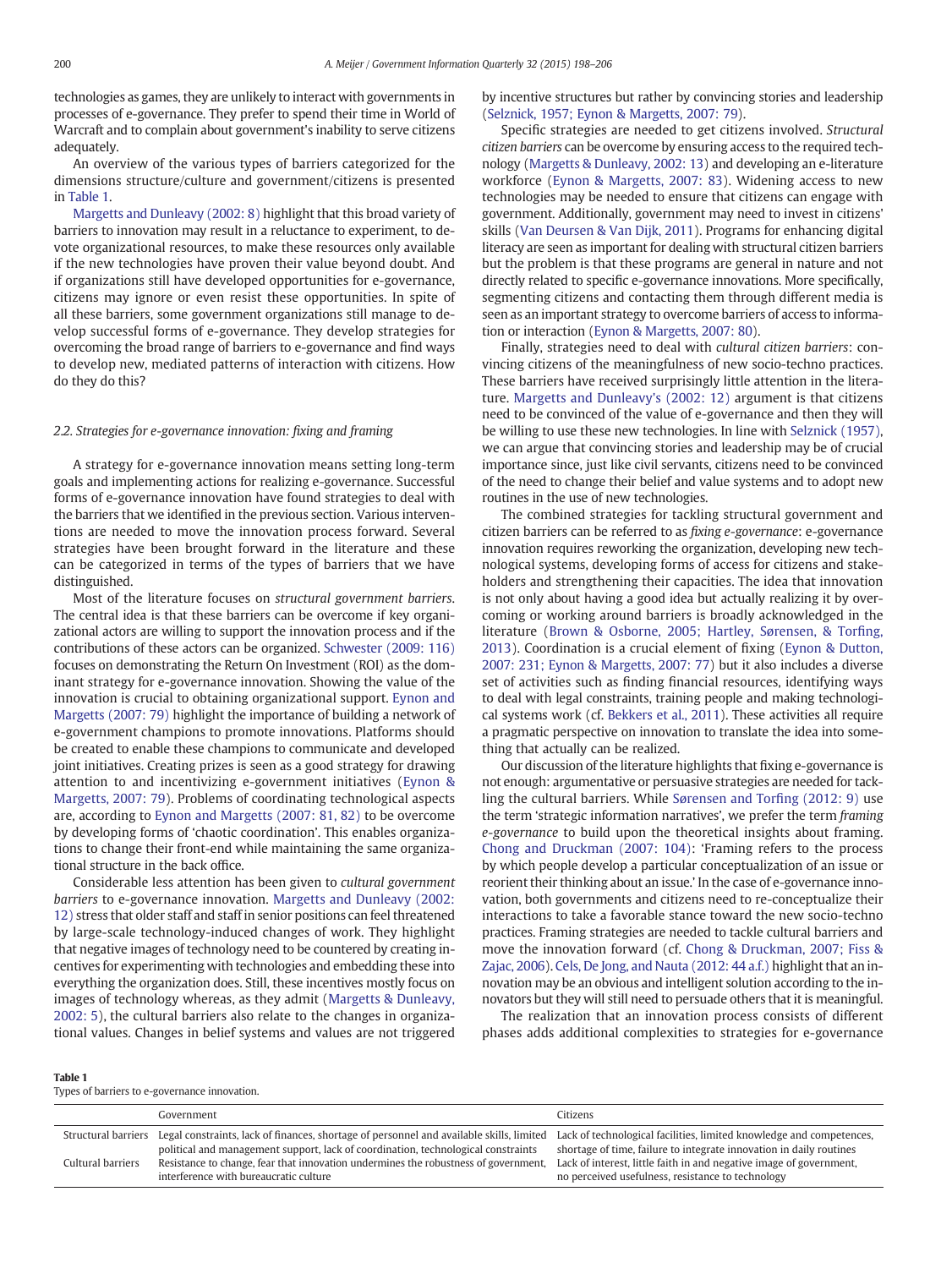innovation: fixing and framing e-governance need to be applied in different forms throughout the innovation process. The barriers differ in each phase and while, for example, fixing problems in the identification and selection of ideas is important in the initial phases embedding new systems in technological systems becomes more important in later phases. Sensitivity to the barriers in the specific phase but also anticipation on barriers in consecutive phases is crucial for realizing e-governance innovations.

The different barriers to e-governance innovation and strategies for tackling them are presented in Fig. 1:

On the basis of this literature review, a framework has been developed to investigate barriers to e-governance innovation and to develop strategies for overcoming these barriers. Our model states that e-governance innovation requires strategies for fixing structural government and citizen barriers and framing cultural government and citizen's barriers. Fixing and framing need to take place in different forms to tackle barriers in the different phases of the innovation process. This framework is explored through an in-depth empirical case study to analyze which barriers are present in real situations and how innovators overcome these barriers.

#### 3. Research design

The empirical research focused on the use of new media to engage citizens in the coproduction of safety in The Netherlands. It is not typical for the field since it does not focus on service delivery but on surveillance. Still, the case can be regarded as a best practice in terms of participation by citizens and contribution to the efficacy of government policies. At the same time, it took a long time before this practice could be realized and therefore the case study provided many insights in the barriers to innovation and ways of dealing with them. The two features render this case a most informative case since it provides information both about how an innovation can succeed and also about it can take very long before it does ([George & Bennett, 2005\)](#page-7-0). The focus on a long-term development means that the case will not focus on the latest technology but rather on proven or established systems.

The system to engage citizens in the coproduction of safety in The Netherlands, Citizens Net, consists of a database with (geographical and personal) information about citizens and a system for sending voice and text mail messages based on geographical characteristics. It works as follows. Citizens are asked to sign up for the system to help the police apprehend criminals and find lost persons. Local emergency centers of the police can contact citizens by sending a voice or text message to ask for information. Information from citizens is processed at the emergency centers and channeled through to police officers in charge of the specific investigation. The system can be characterized as an interesting form of e-governance since new technologies are being used both within the organization and in contacts with citizens to strengthen collaboration between government and citizens and produce public value, in this case the production of safety. An evaluation study shows that citizens' interest in this form of coproduction is high with an average of 4.6% of the citizens signing up for Citizens Net ([Van der Vijver et al., 2009](#page-8-0)). The hard contribution of Citizens Net to intervening police work is substantial: 9% of all the cases that were qualified as fit for a Citizens Net Action is solved on the basis of citizen information.

This research aimed to reconstruct the development of Citizens Net over time to trace its causal path ([George & Bennett, 2005\)](#page-7-0). A secondary analysis of the evaluation study of Citizens' Net by [Van der Vijver et al.](#page-8-0) [\(2009\)](#page-8-0) was used to reconstruct the perspectives of citizens. The main part of the primary data collection consisted of nine in-depth interviews with the key actors. These interviews generally took two to three hours. Respondents were selected by starting with the current program manager of Citizens Net and asking him who we should interview to understand the innovation process. In the following interviews, the respondents were asked whether there were other key actors that we should interview. The selection of respondents was ended when the respondents indicated that they thought we had interviewed the key leading actors. In the end, two police officers, one police manager, two police chiefs, one mayor, one senior police adviser, one project manager and two senior civil servants at the Ministry of Internal Affairs were interviewed.



Fig. 1. Barriers to and strategies for e-governance innovation.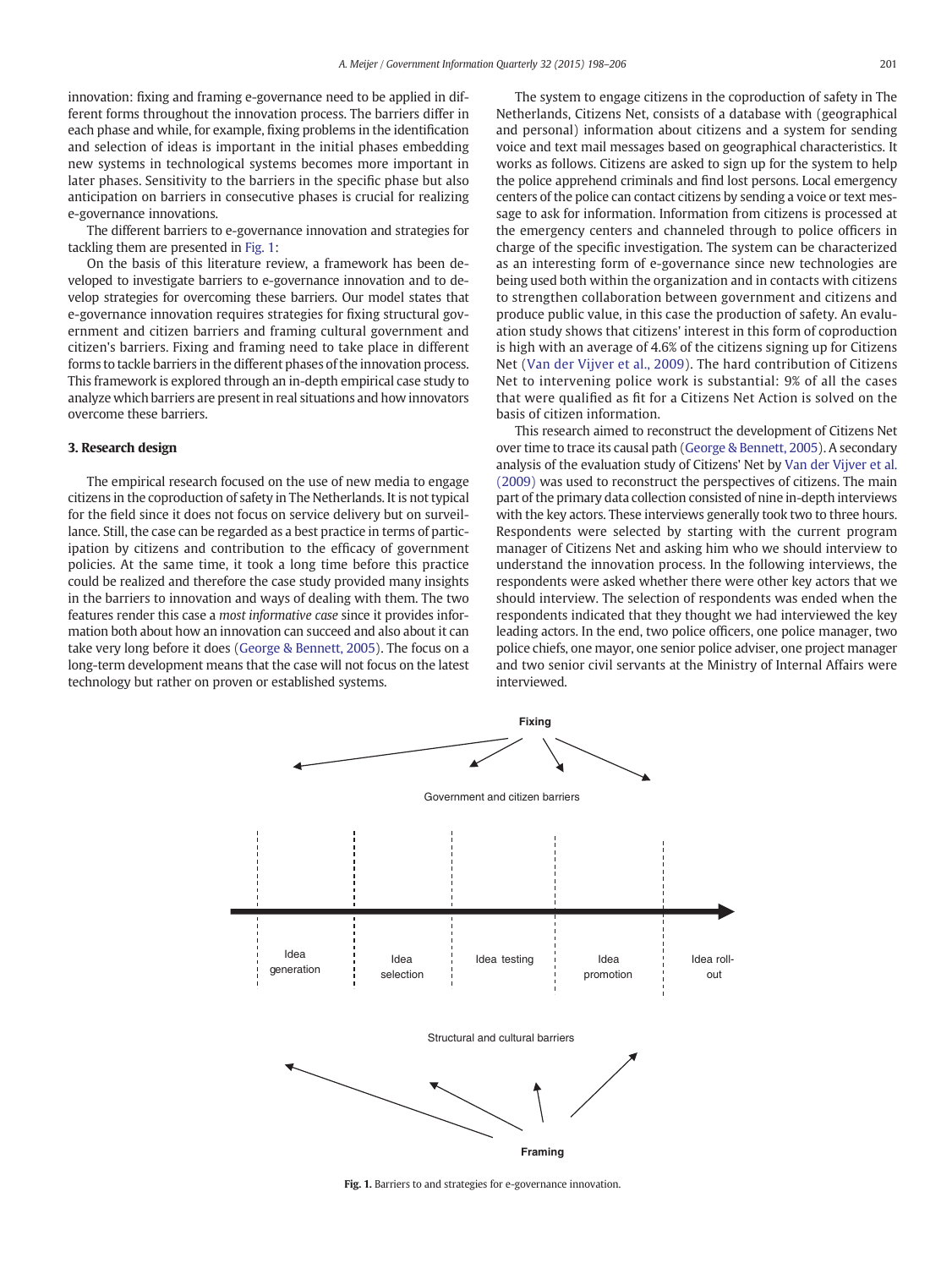The interviews started with a precise historical account of the respondent's involvement with Citizens Net. Specific questions were asked about the involvement of other actors and their contributions to the process of innovation. The interviews ended with questions about the barriers to the process of innovation and strategies for overcoming them. The answers were noted down and recorded. The interviews were coded and analyzed on the basis of a data matrix that, in line with the theoretical model, focuses on phases of innovation, barriers and strategies [\(Boeije, 2010](#page-7-0)). Information from one respondent was always checked with the information from other respondents. The barriers were categorized according to the four categories that had been identified: structural and cultural government barriers and structural and cultural citizen barriers.

In the following section, the findings of the empirical research are presented. We will first present a broad overview of the development of this e-governance innovation over time and then we will apply the theoretical model to focus on the barriers and the strategies. The section ends with an analysis of the use of the strategies to overcome the various barriers.

#### 4. Case study 'Citizens Net'

#### 4.1. From idea to nation-wide implementation

The idea of Citizens Net was developed in 1993 by  $R1<sup>1</sup>$ , a police officer in  $L3<sup>1</sup>$ , on the basis of his experience as a police officer working in the streets: 'Through the control room, we received concrete information from citizens about criminals, about vehicles. Then we would step in our car and go to the location as fast as we could. I quickly recognized a pattern and this pattern surprised me. Someone calls from a neighborhood where everybody is opposed to crime but time passes by before the police arrive. We kept the information to ourselves while knowing that the burglar ran into another direction as fast as he could. We would arrive at the location and be 'surprised' that the burglar was no longer there' [R1].

R1 developed the idea of contacting citizens over the telephone and wrote this down in a memo for his colleagues with all the main features of the later system, including the name Citizens Net. Top management at the police department in L3 highlighted that they found the idea highly interesting but did not see any opportunities to realize it. 'The idea ended up in various drawers.'[R1] R1 did not give up and put much effort into 'framing' the idea: 'I frequently shared the idea with other people. Aunts, uncles, neighbors. I did this to ensure that the idea would connect to their way of thinking.'[R1] Little progress was made with the actual realization of Citizens Net until it won the regional police department's departmental innovation award of 4000 euro in 1997. R1 thought that this would result in more support from his superiors but his direct manager indicated that he had other priorities.

R1 obtained additional funding of 30.000 euros from the Ministry of Internal Affairs under the condition that more regional police departments would be involved. R1 contacted acquaintances in police departments L5 and L6 and they formed a project team. The funding and the organizational cooperation provided the conditions for developing a pilot study in 2000. The community of L1, in police department L5, was selected for the pilot project. The mayor of L1 was strongly in favor of Citizens Net and, with the exception of one councilor for the Green Party, the city council also supported the system. The pilot project started in 2004 and while the objective was to engage 400 people, over 1600 people signed up [R7, R9].

Realizing the system proved difficult. The project team had to develop data processing software (with information about citizens and about police actions), communication software (to send voice mail messages to citizens) and a geographical layer (to select receivers for the messages). Citizens Net started in May 2004 but due to operational inadequacies—the actions were only started after 14 to 17 min—it was not successful. Only after this time lag had been brought down to a few minutes, Citizens Net booked its first success in February 2005: three pickpockets were apprehended with their loot. The opinion of the citizens was measured in May 2005, a year after the start of the pilot project and citizens—even the ones that did not participate—had a very positive opinion about the system. The pilot study in L1 was evaluated and the results showed that Citizens Net had contributed to citizens' trust in the police and to police effectiveness. The project team prepared for slowly up-scaling the project when it got caught in national political dynamics.

In 2007, Citizen Net was given a boost by the following sentence in the official declaration of the new government: 'Citizens Net is to be implemented nationwide.' (Government Declaration, 2007) 'Since it was mentioned in the Government Declaration, it became an objective that was discussed regularly in the ministerial staff meetings.'[R4] Much more money became available for the project: 2 million euro per year until 2011 and 1.6 million euro program support per year [R4]. One could assume that political support and available funding would facilitate the implementation of Citizens Net but the attention also led to more bureaucratic politics and rendered contracting out more difficult due to European regulation. Still, this phase ended with a positive evaluation of the extended pilot projects in nine communities: Citizens Net contributed to police effectiveness and strengthened citizens' trust in the police [\(Van der Vijver et al., 2009\)](#page-8-0).

From 2009, Citizens Net has been implemented in a large number of communities all over the country. A network of project managers in the regions played an important role in exchanging experiences with Citizens Net. The development of Citizens Net over time is summarized in Table 2.

In sum, it took twenty years before Citizens Net was implemented in all police departments. One may wonder why it has taken so long to realize an idea that seems relatively simple. Why did it take so long to realize Citizens Net?

#### 4.2. Variety of barriers

#### 4.2.1. Structural government barriers

In the phases of idea generation and idea selection, the formation of regional police departments, limited organizational support for innovation and slowed down the development of Citizens Net [R1]. In the phase of idea testing, implementing the system in the control room meant an additional task and a new priority for the people working there [R1 and R7]. Organizational barriers became less important in the phase of idea promotion but the expansion of the project triggered new barriers: 'The political and administrative dynamics changed. There were many questions from the ministries of Internal Affairs and Justice. (…) There were questions from MPs about Citizens Net. (…) The complexity of the project increased because we did not only have to coordinate things with the specific regions but everything needed to be discussed in the national coordinating bodies of police chiefs.'[R7] Inter-organizational barriers also played a role in contacts with large

Development and implementation of Citizens Net.

|  |                          | 1993–1997 Idea generation Idea for Citizens Net is developed by R1 |
|--|--------------------------|--------------------------------------------------------------------|
|  | 1997-2000 Idea selection | Idea wins innovation award and gets support                        |
|  |                          | from Ministry of Internal Affairs                                  |
|  | 2000–2007 Idea testing   | Idea is tested in locality L5                                      |
|  | 2007-2009 Idea promotion | Idea obtains support from national government and                  |
|  |                          | is tested in nine localities                                       |
|  | 2009-2012 Idea roll-out  | Idea is implemented in all Dutch police departments                |
|  |                          |                                                                    |

 $1$  The terms R1, R2, etc. are used to refer to the respondents and the terms L1, L2, etc. refer to the locations (i.e. cities, towns and villages).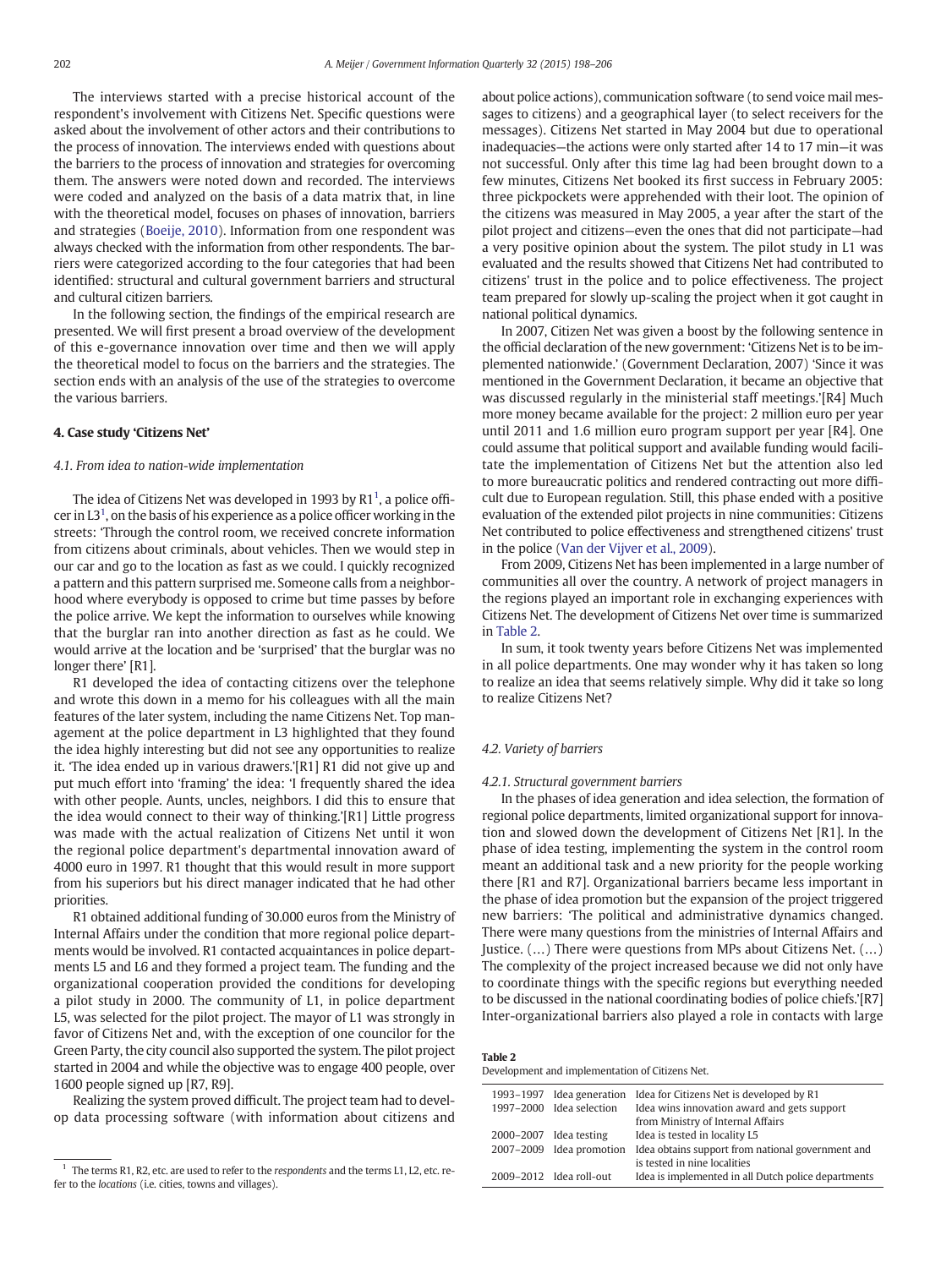and complex contracts with IT-firms [R7]. In the roll-out phase, lack of organizational support continued to be an issue.

Financial barriers formed a barrier to the selection of the idea: many ideas are being developed with the police organization and only a limited number can be developed further. Financial barriers continued to play a role when Citizens Net developed into a national project. The fact that police departments had their own budgets made it difficult to get collective projects funded: 'Police departments tend to focus on their own developments. It is difficult to obtain funding for general developments.'[R2] These barriers could have been fatal for the nationwide implementation (after 2007): 'Some regional police departments did not have money for Citizens Net. The L2 Police Department, for example, needed to lay off people. Then it is difficult to make money available for Citizens Net' [R1].

Technological barriers started to play a role in the phase of idea testing: the pilot project in L1 needed to be postponed by almost a year because of technological difficulties. The project team managed to develop a system in the test phase but they ran into new difficulties when the system needed to be scaled-up. The main problem was that up-scaling the project meant that more robust technology was needed. Fragmented technology from small firms was used in the phase of idea testing but this technology now had to be taken to the next level. Creating robust technology that could support Citizens Net all over the country proved to be difficult and demanded much attention from the project team and the steering committee.

#### 4.2.2. Cultural government barriers

In the phases of idea generation and idea selection and to a lesser degree in later phases there was much cultural resistance against Citizens Net [R1]. The principal objection was that police officers felt that the system threatened their position by empowering citizens. They feared losing control and obtaining inadequate information from citizens. Criminals could even present misinformation to the police. More down to earth, they also felt that it could lead to much rather useless information that still would need to be processed by the police. 'Police officers tend to think: I am a professional. I have been educated to do this work. Why would I need citizens?'[R1] At the management level, and actually also in society, creating more safety was seen as a task for the police force [R2]. This perception of the division of tasks between the police and citizens created little impetus for further development of Citizens Net. Improving the police organization with new technologies (i.e. e-government) was seen as a more preferable route than improving the engagement of citizens through new technologies (i.e. e-governance).

In the phase of idea testing, there was some resistance from the minority party the Greens: 'The chance is considerable that a 'big-brotheris-watching-you' atmosphere is being created, citizens start mistrusting one another or even endanger themselves. Another probable consequence could be that citizens see themselves as moralists and claim the right to play secret agent. Intolerance, more mistrust and even conflicts can determine the relations.' (Green-Left Party, 2004) However, these cultural barriers on the side of political representatives played a limited role, partly because the mayor R9 supported the idea right from the start.

In the phase of idea roll-out, new cultural barriers played a role. Some police officers regarded Citizens Net as a new 'toy' for police management and not as an instrument that could substantially contribute to police effectiveness. R8 made much effort to ensure that Citizens Net should be seen as something 'blue', i.e. an instrument that was directly connected to police work. For police management, the risky frame is that Citizens Net is seen as expensive and not effective.

#### 4.2.3. Structural citizen barriers

The so-called 'digital divide' is the primary citizen structural barrier but in this case this barrier was absent. The police had chosen to focus on the telephone as the principal technology for engaging with citizens.

While the technological options of this medium are limited, the telephone is widely available and no specific knowledge or skills are needed for using it. The 'low tech' nature of Citizens Net resulted in the absence of structural citizen barriers [\(Van der Vijver et al., 2009](#page-8-0)).

#### 4.2.4. Cultural citizen barriers

Citizen barriers were expected in the early phases but they only started to become relevant in the phase of idea testing. R1 highlighted that two cognitive frames could form a barrier to the implementation of Citizens Net:

- Informer Society. This frame stresses that citizens help the police in the same way that citizens helped the Stasi in former East-Germany. In the Dutch context, the comparison with cooperation with the German occupation during the Second World War is easily made.
- Vigilante Society. This frame highlights that citizens may start to see themselves as participants in law enforcement. This frame was brought forward by a councilor for the Greens in L1 in 2003: 'Mr. Sewgobind asks about the progress of Citizens Net, he highlights that one should be careful that Citizens Net does not endanger the cohesion between citizens.' (Minutes of the meeting of the Nieuwegein local council commission on General and Administrative Affairs, 4 December 2003)

An unexpected aspect of the innovation was that in the test phase there were few citizen barriers: many more people signed up for Citizens Net than was expected [\(Van der Vijver et al., 2009](#page-8-0)). 'The people loved it.'(R3) Public support played a limited role before the pilot project but as soon as Citizens Net had been implemented, public support became a supportive factor in the further development of Citizens Net. Citizen barriers were largely absent and the high level of citizen engagement helped to break through barriers on the side of the police.

Citizen barriers continued to be absent in the later phases. None of the communities had (and has) difficulties in finding enough citizens to participate and engage with the police. The absence of citizen barriers may either indicate that these were well managed in the process or indicate that citizens were already willing to cooperate with the police but the means to do so were not yet available to them. Now large-scale contacts between police and citizens are facilitated by databases systems and technologies for large scale telephoning. Massive targeted communications through simple means, the telephone, enable citizens to make the contributions to safety that they were already willing to make.

#### 4.3. Strategies for dealing with the barriers

A variety of strategies has been employed to deal with the barriers and to move the innovation process forward. Not all these strategies were (directly) successful: it took a decade before Citizens Net was finally tested. The variety of barriers that we identified in the previous section explains why it took such a long time before the innovation was implemented. This section will analyze the strategies that made the innovation process move forward in spite of the variety of barriers.

Various strategies were developed to deal with the structural government barriers. The financial barriers in the phases of idea generation and selection were broken through the innovation prize and support from the Ministry of Internal Affairs. Money became available through the prize and later on this money was supplemented by the ministry. The money allocations can be considered as a process of selecting the idea for further development. The idea started to gain momentum with the support from the Ministry of Internal Affairs. New financial barriers popped up in the promotion phase. The chair of the steering committee started a lobby to get extra finances from the ministry of Internal Affairs. He was successful and, again, financial barriers were overcome by extra funding from the Ministry of Internal Affairs.

Organizational barriers in the phase of idea generation and idea selection were overcome by moving the idea to another police department. R1 had a strong network within other police departments and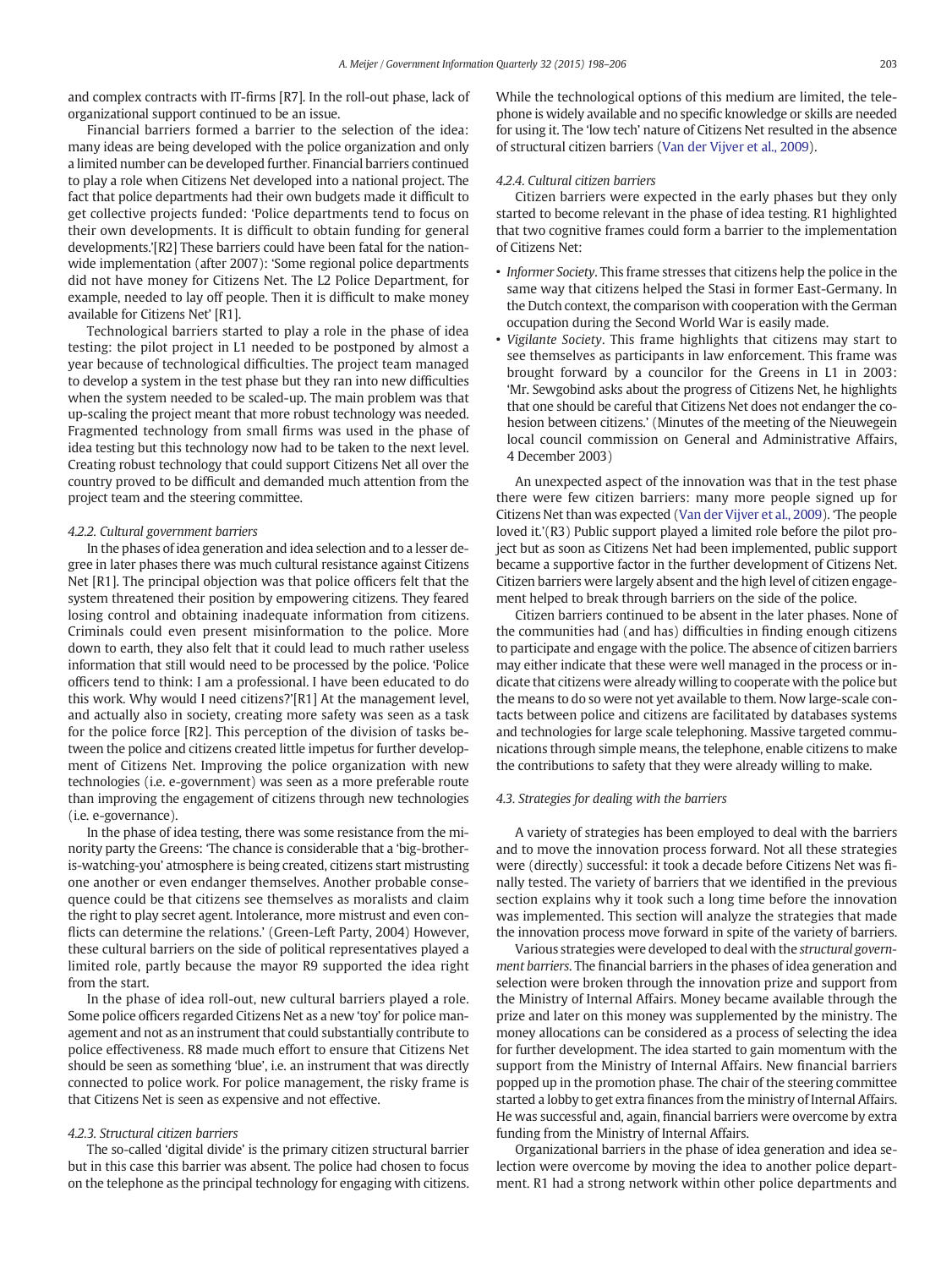he explored the possibilities to take his idea elsewhere. The financial support from the Ministry of Internal Affairs made it attractive for other police departments to start an experiment and in L5 both the major and the police chief were willing to start to experiment with the idea. This idea is actually quite a surprising and inventive reaction to the organizational resistance experienced in L2.

In the promotion phase, a more complex organizational structure was developed to take care of (inter)organizational barriers and reposition all actors. The project was managed on the basis of the Prince II method. Reorganizing the project required a strong intervention [R3]. At this stage of the process, the project team followed the same strategy as during the pilot project in L1 but at a higher level: a combination of executive support (top-down) and support at the work floor (bottom-up) [R7].

In parallel, strategies were developed for dealing with cultural government barriers. In the phases of idea generation and idea selection, R1 put much effort in making the idea acceptable for the police organization. R1 discussed 'risky frames' with R6: 'We talked a lot about the (…) 'snitch' idea can be attached to Citizens Net.'[6] R1 even realized that risky frames could eventually lead to political resistance. R1 and others also succeeded in convincing the prosecutor's office that Citizens Net was a 'lighter' instrument than a television program such as Missing and, therefore, the formal legal procedures that had been developed for Missing did not have to be applied.

R1 put much effort into convincing the people on the work floor: both support from top management and support from the work floor needed to be assured: 'We wanted the work floor level to become involved. We did not want them to see it as something from police department management but as a 'blue thing'. (…) Our story was: Citizens Net is about catching criminals.'[R8] For police management, R8 framed Citizens Net as something that increases the efficiency of the police: 'We proclaim that (…) Citizens Net saves us on capacities for police investigations.' Framing was also needed to make Citizens Net acceptable to the police control center. R1 developed a 'radar-missile' metaphor to convince the police officers in the control room of Citizens Net: 'First sending police officers to a location and then asking for more information from citizens is like sending a missile and then looking at the radar where the missile need to go.'

Structural citizen barriers were tackled before they could actually hamper the innovation process. The choice for a low-tech systemthe telephone—meant that citizens all had access to the technologies needed and were capable of using this. Only recently, the Dutch police have started to use Twitter for Citizens Net but this is seen as an addition rather than as a replacement for the use of the telephone partly because use of Twitter generates barriers to contacts with the police for elderly and less digitally trained citizens.

Finally, strategies were developed for dealing with cultural citizen barriers. Overall, the framing of Citizens Net had been developed thoroughly in the early phases and proved to be successful when the system was tested, promoted and rolled out. Apart from the arguments of the Greens in L2, the innovation did not meet any unwelcome framing. The simplicity of the idea behind Citizens Net is by many respondents regarded as a major driver of the process of innovation [R3, R6, R7, R8, R9]. 'The idea was very simple. Will you look out of your window every once so often? You can even wonder why nobody else developed this idea.'[R9]

Several respondents highlighted that the idea came at the right time [R2, R4, R7]: there was a growing attention for citizen participation and Citizens Net was a system that could be used to enhance citizen participation. Some respondents highlighted that the idea only landed in fertile soil when thinking about relations between police and citizens had changed: 'The paradigm was different ten years ago. Then the basic idea was: government creates safety. Much money was invested in large projects. Lately we have realized that, despite massive investments, citizens feel less safe. (…) Now citizens, but also other actors, are engaged in safety.'[R4]

#### 4.4. Analyzing the relations between barriers and strategies

It took a long time before the idea was actually realized. R1 developed the idea in 1993 and actual testing only started in 2004. This finding is in line with [Eynon and Margetts \(2007: 78\)](#page-7-0) observation that leadership failure can lead to low prioritization of e-governance. The idea was not actively opposed but received little or no support from political and administrative leaders. The idea started picking up steam from then on: the successful test results in L1, the huge interest of citizens in the system, the Government Declaration, and the changing climate regarding citizen engagement became important driving factors of the innovation process. The findings seem to show that the testing phase is crucial: the idea gains broad support if it has been shown to work. Success breeds success.

Overall, structural government barriers were important. Using new technologies for strengthening citizen engagement shows many similarities to other processes of innovation in the public sector ([Bekkers,](#page-7-0) [van Duivenboden, & Thaens, 2006\)](#page-7-0): technological, organizational, financial, legal and political barriers play a role in different phases of the innovation process. The innovators proved quite successful in fixing solutions for various problems by obtaining money through an innovation award and tackling organizational support by moving on to another police department that was willing to experiment. The interorganizational barriers are not as often mentioned in the literature but play an important role in up-scaling the innovation. The problem of bureaucratic politics was fixed by creating a new project structure with three distinct levels: operational issues, tactical issues and strategic issues.

Structural citizen barriers were fixed by choosing a 'proven technology' [\(Snellen, 2005](#page-8-0)): the telephone. In contrast with many other innovations, there was no urge to choose the latest technology. This choice for telephone communications results from the time when the original idea was developed but also from the fact that technology developers were largely absent in the innovation process. The innovation process showed many examples of fixing such as, for example, generating financial support through winning a price, ensuring organizational and political support by building support networks, ensuring robust technology development through project management, and building a three level project structure to prevent interference of operational, tactical and strategic issues.

The in-depth analysis of this case showed how, especially at the start, cultural government barriers were prominent. The police had to be convinced that citizen engagement would improve police work. Police officers, especially in the early phases, feared that it would reduce their autonomy and lead to less professional work. Framing the system as fitting for police work was crucial (cf. [Fiss & Zajac, 2006\)](#page-7-0). Using metaphors like the 'radar-missile'—sending police officers to a location based on information from citizens—proved important in framing the system and convincing police officers that they were not handing themselves out to citizens but could operate on the basis of better information.

Cultural citizen barriers turned out to be absent and high number of citizens signed up for Citizens Net. Some citizens feared that Citizens Net could lead to an 'informer' or 'vigilante' society but the innovator proved successful in framing Citizens Net as an attractive system for citizens. The interest from citizens even turned into a driving factor for the innovation process: the positive evaluations helped to push the project forward. Both the effort that R1 put into framing the innovation and the changing climate made breaking through this barrier relatively easy. [Cels et al. \(2012: 48\)](#page-7-0) refer to this work as 'parallel framing': the innovator developed frames to make Citizens Net attractive to the different user groups.

This analysis highlights that the framework is useful for mapping possible barriers and strategies but the exact relation between these two is difficult to establish. This applies specifically to framing. The relation between fixing strategies—e.g. arranging money through an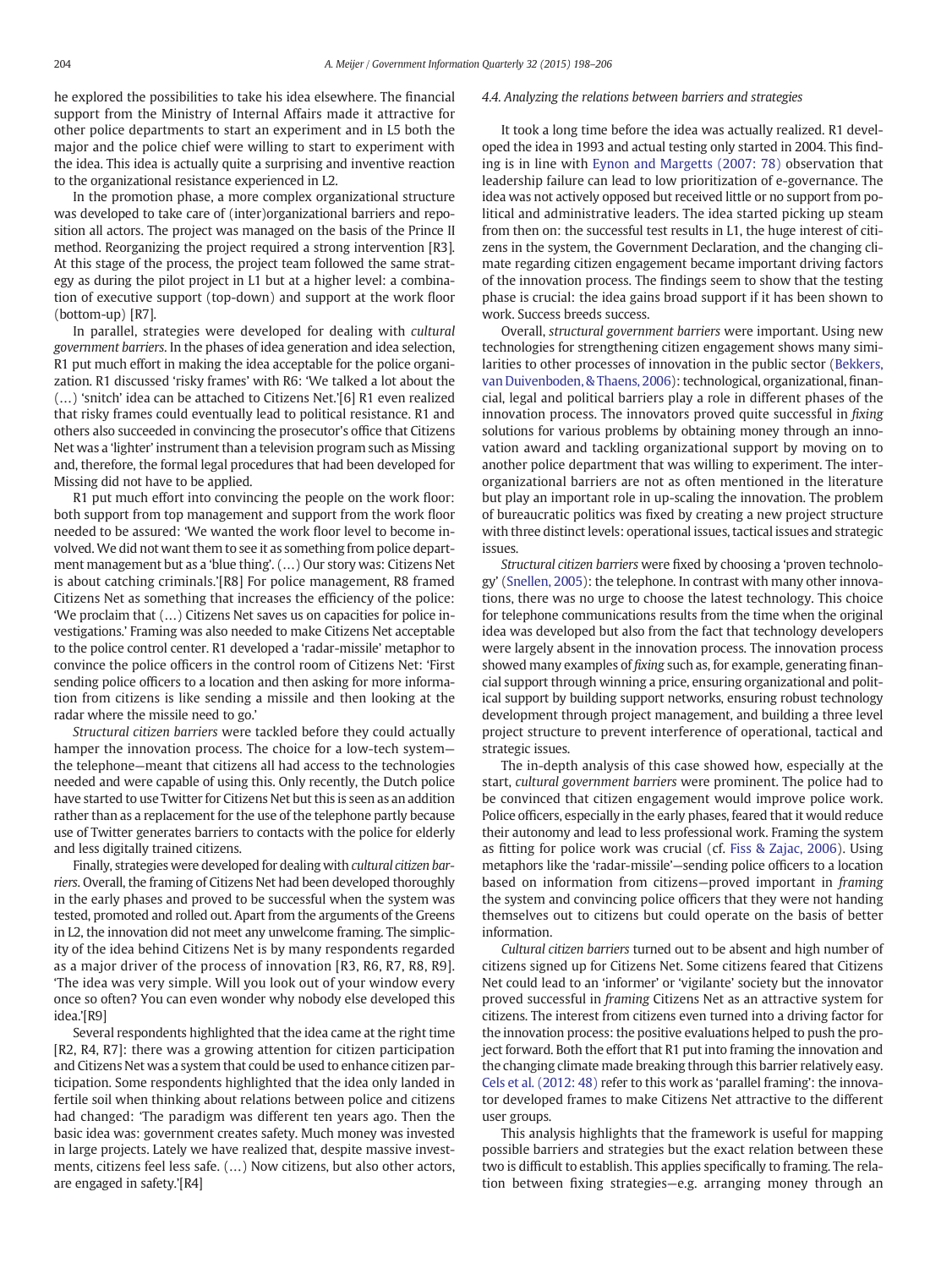<span id="page-7-0"></span>innovation award to overcome financial barriers—is easier to establish then the relation between framing strategies and cultural barriers. It seems plausible that the use of metaphors was important for obtaining support from the control room for the system but a direct relation is more difficult to establish. Our understanding of the role of framing in e-governance innovation merits more research and in-depth analyses of innovation processes.

### 5. Conclusions: the art of fixing and framing e-governance innovation

We developed a theoretical model of e-governance innovation and conducted a case study of the development of Citizens Net to enhance our understanding of the barriers to this type of innovation and strategies for breaking them. The empirical study was selected as a most informative one (George & Bennett, 2005) and it indeed illustrates the value of the theoretical model as it helped to identify both the variety in barriers and strategies. The qualitative data highlighted a large variety of structural barriers such as organizational capacities, technological possibilities and financial resources and also cultural barriers such as the fear that citizens would interfere with good police work or that the system would result in an 'informer state'. The in-depth analysis revealed a variety in strategies for 'fixing' organizational structures, finances, technology, etc. and, in parallel, 'framing' the e-governance innovation as desirable both for the police and citizens. This case study shows the need to design comprehensive strategies of fixing and framing for realizing e-governance innovation. Innovation is about developing great ideas, connecting these to existing problems, testing these ideas and selling them to others.

More specific conclusions can be drawn in relation to our academic understanding of on e-governance innovation. A first contribution to the literature is the observation that framing activities are crucial to realizing e-governance innovation. This case study indicates that a frame that is attractive to both governments and civil servants is needed to realize e-governance. While strong analyses such as [Moon \(2002\)](#page-8-0) correctly highlight personnel capacity, technical capacity, financial capacity and legal issues as barriers to e-government, he seems to miss out on the cultural barriers. A frame is needed for internal selling—i.e. obtaining support from the government agency for the innovation and for external selling—i.e. obtaining support from citizens. A strong frame turns out to be as important as 'hard actions' (ensuring organizational capacities, technological opportunities and financial resources). The idea of framing e-governance needs to be developed in further research that may borrow from work on framing social innovations (Cels et al., 2012). It will be interesting to study more specifically when frames are successful and when they fail to raise support.

A second contribution to the literature is that, under certain conditions, citizen engagement is non-problematic. Surprisingly, citizen barriers did not play a role in the realization of Citizens Net. Interaction over the telephone made interaction easy and free of practical barriers. Citizens 'loved the idea' and did not have to be convinced that they should participate. This finding is in contrast with much of the literature that shows that getting citizens to engage in interactions with government is a challenging task (for an overview: [Meijer et al., 2009](#page-8-0)). The absence of barriers can possibly partly be attributed to the strength of the idea and the way in which it was being framed. The innovator put much effort into framing the idea in the earlier phases of the innovation process. Citizens' interest was not a barrier and even helped to push internal processes within the police force forward. This study suggests that citizen participation in e-governance is high when structural barriers are absent and the value of the e-governance innovation obvious to citizens. The case cannot be generalized and therefore further research is needed to test whether this finding holds in other situations and with other technologies.

Thirdly, this study contributes to our understanding of the dynamics of the process of e-governance innovation [\(Mumford et al., 2002: 717](#page-8-0)). Framing primarily takes place in the earlier phases of the innovation process and fixing becomes important in the later phases. The test phase is crucial since this is the phase when framing and fixing come together to produce a concrete showcase of the innovative idea. Fixing remains important in the later phase since new structural barriers pop up, mainly related to up-scaling the innovation. Framing becomes relatively easy since the test case provides a frame for assessing the contribution of the innovation to the production of public values. The crucial role of the test case is an important insight for both academics and practitioners.

While this case study provides interesting insights in the dynamics of e-governance innovations, one needs to be very careful to draw lessons from a specific case such as Citizens Net. For one thing, this study suffers from bias of selecting a case on the dependent variable: we studied a successful innovation and we do not know whether similar strategies have failed in other innovation processes. In addition, we studied a case that is specific in terms of its technology (i.e. a telephone system), its policy domain (i.e. policing) and its national context (i.e. the Netherlands). The main findings of this research need to be investigated for other technologies, other policy domain and in other national context to enrich and broaden our understanding of the dynamics of e-governance innovation.

In conclusion, the challenge for e-governance innovation is to not only tackle structural barriers by developing strong technologies, strong organizational structures, legal embedding, etc. but too also frame the technological practice as desirable. Too often the technology is seen as a goal in itself. The research clearly shows that government officials and citizens are not motivated by technological frames but by frames that connect technological opportunities to the production of public value. This point is often missed since the literature on e-government tends to disconnect the organization of government from the production of public values. Few government officials and citizens are motivated by technology in itself. Framing e-governance in terms of its contributions to society is essential for its success.

#### References

- Altshuler, A. A., & Behn, R. D. (Eds.). (1997). [Innovation in American government:](http://refhub.elsevier.com/S0740-624X(15)00019-2/rf0005) Challenges, opportunities, and dilemmas[. Washington DC: Brookings Institution Press.](http://refhub.elsevier.com/S0740-624X(15)00019-2/rf0005)
- Ansell, C., & Torfing, J. (2014). [Public innovation through collaboration and design.](http://refhub.elsevier.com/S0740-624X(15)00019-2/rf0010) Milton [Park: Routledge.](http://refhub.elsevier.com/S0740-624X(15)00019-2/rf0010) Bekkers, V., Edelenbos, J., & Steijn, B. (Eds.). (2011). [An innovative public sector? Embarking](http://refhub.elsevier.com/S0740-624X(15)00019-2/rf0240)
- in the innovation journey. [Bekkers, V., Edelenbos, J., & Steijn, B. \(Eds.\). \(2011\).](http://refhub.elsevier.com/S0740-624X(15)00019-2/rf0240) [Innovation in the Public Sector. Linking Capacity and Leadership](http://refhub.elsevier.com/S0740-624X(15)00019-2/rf0240). (pp. 197–221). [Houndmills: Palgrave MacMillan.](http://refhub.elsevier.com/S0740-624X(15)00019-2/rf0240)
- Bekkers, V. J., van Duivenboden, H., & Thaens, M. (Eds.). (2006). [Information and](http://refhub.elsevier.com/S0740-624X(15)00019-2/rf0245) [communication technology and public innovation: assessing the ICT-driven modernization](http://refhub.elsevier.com/S0740-624X(15)00019-2/rf0245) of public administration, Vol. 12[, Amsterdam: IOS Press.](http://refhub.elsevier.com/S0740-624X(15)00019-2/rf0245)
- Boeije, H. R. (2010). [Analysis in qualitative research.](http://refhub.elsevier.com/S0740-624X(15)00019-2/rf0025) London: Sage.

Brown, K., & Osborne, S. P. (2005). [Managing change and innovation in public service](http://refhub.elsevier.com/S0740-624X(15)00019-2/rf0030) organizations. [Milton Park: Routledge.](http://refhub.elsevier.com/S0740-624X(15)00019-2/rf0030)

Brudney, J. L., & England, R. E. (1983). Toward a defi[nition of the coproduction concept.](http://refhub.elsevier.com/S0740-624X(15)00019-2/rf0035) [Public Administration Review](http://refhub.elsevier.com/S0740-624X(15)00019-2/rf0035), 43(1), 59–65.

Cels, S., De Jong, J., & Nauta, F. (2012). [Agents of change. Strategy and tactics for social](http://refhub.elsevier.com/S0740-624X(15)00019-2/rf0040) innovation. [Washington DC: Brookings Institute Press.](http://refhub.elsevier.com/S0740-624X(15)00019-2/rf0040)

- Chong, D., & Druckman, J. (2007). Framing theory. [Annual Review of Political Science](http://refhub.elsevier.com/S0740-624X(15)00019-2/rf0045), 10, 103–[126.](http://refhub.elsevier.com/S0740-624X(15)00019-2/rf0045)
- Dawes, S. S. (2008). [The evolution and continuing challenges of e-governance.](http://refhub.elsevier.com/S0740-624X(15)00019-2/rf0050) Public [Administration Review](http://refhub.elsevier.com/S0740-624X(15)00019-2/rf0050), 68(S1), S86–S102.
- Dougherty, D. (1992). [Interpretive barriers to successful product innovation in large](http://refhub.elsevier.com/S0740-624X(15)00019-2/rf0055) firms. [Organization Science](http://refhub.elsevier.com/S0740-624X(15)00019-2/rf0055), 3(2), 179–202.
- Dunleavy, P., Margetts, H., Bastow, S., & Tinkler, J. (2006). [Digital era governance: IT corpo](http://refhub.elsevier.com/S0740-624X(15)00019-2/rf0060)[rations, the state, and e-government.](http://refhub.elsevier.com/S0740-624X(15)00019-2/rf0060) Oxford: OUP.
- Eynon, R., & Dutton, W. H. (2007). [Barriers to networked governments: Evidence from](http://refhub.elsevier.com/S0740-624X(15)00019-2/rf0065) Europe. [Prometheu, s](http://refhub.elsevier.com/S0740-624X(15)00019-2/rf0065), 25(3), 225–242.
- Eynon, R., & Margetts, H. (2007). [Organisational solutions for overcoming barriers to](http://refhub.elsevier.com/S0740-624X(15)00019-2/rf0070) egovernment. [European Journal of ePractice](http://refhub.elsevier.com/S0740-624X(15)00019-2/rf0070), 1, 1–13.
- Fiss, P. C., & Zajac, E. J. (2006). [The symbolic management of strategic change: Sensegiving](http://refhub.elsevier.com/S0740-624X(15)00019-2/rf0075) via framing and decoupling. [Academy of Management Journal](http://refhub.elsevier.com/S0740-624X(15)00019-2/rf0075), 49(6), 1173–1193.
- Frissen, P. H. A. (1989). [Bureaucratische cultuur en informatisering.](http://refhub.elsevier.com/S0740-624X(15)00019-2/rf0080) Den Haag: SDU. George, A. L., & Bennett, A. (2005). [Case studies and theory development in the social](http://refhub.elsevier.com/S0740-624X(15)00019-2/rf0085) sciences. [Cambridge: MIT Press.](http://refhub.elsevier.com/S0740-624X(15)00019-2/rf0085)

Gilbert, D., Balestrini, P., & Littleboy, D. (2004). Barriers and benefi[ts in the adoption of](http://refhub.elsevier.com/S0740-624X(15)00019-2/rf0090) e-government. [International journal of Public Sector Management](http://refhub.elsevier.com/S0740-624X(15)00019-2/rf0090), 17(4), 286–301.

Hartley, J. (2005). [Innovation in governance and public services: Past and present.](http://refhub.elsevier.com/S0740-624X(15)00019-2/rf0095) Public [money and management](http://refhub.elsevier.com/S0740-624X(15)00019-2/rf0095), 25(1), 27–34.